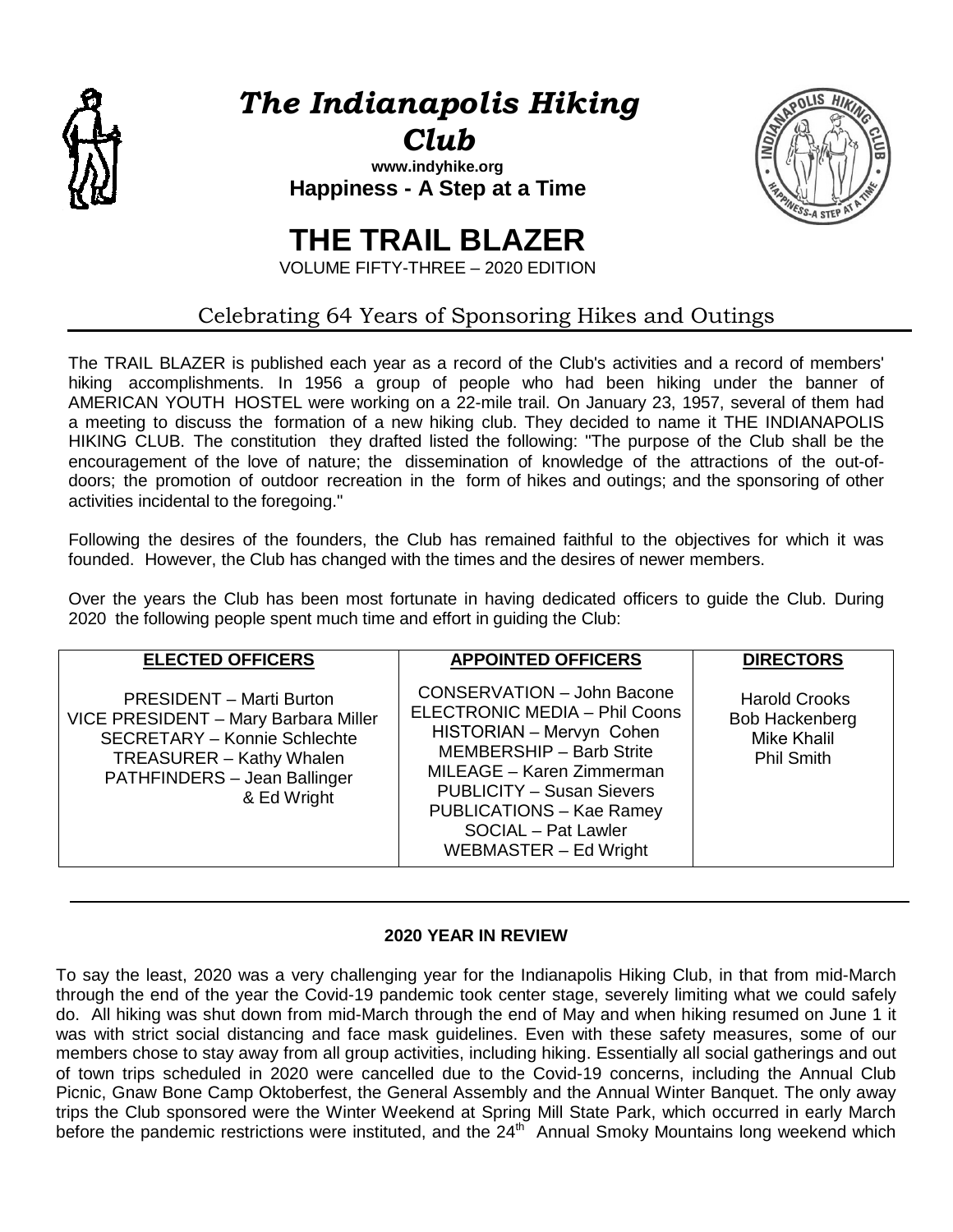was postponed from the spring until October and because of Covid-19 concerns drew a smaller crowd than usual.

Our year end membership was 523, down about 8% from 2019, which is not surprising considering the pandemic slowed the growth of new members and annual renewals. For the first time in five years the Club did not sponsor over 2,000 hikes. Still we did manage to schedule 1,628 hikes in 9 1/2 months, an average of 5.5 hikes a day for the days we hiked. Not bad considering what we had to contend with. Collectively 326 members hiked 70,349 miles in the Covid-19 shortened hiking year, making us still one of the most active hiking clubs in the country. Our hike schedule continued to include numerous outdoor morning, afternoon and evening hike choices every day of the year, except during mid-March through the end of May when hiking was suspended during the IN Governor's stay at home order. Because of the pandemic and delayed mall openings, mall hikes were suspended and continue to be going into 2021. Book Club hikes continued monthly as long as the weather permitted us to have the book discussion outdoors. We continued the Annual Achievement Award program in 2020, but because of the Covid-19 shortened season the Board reduced the award threshold for three of the awards to take into account the fewer opportunities to hike. In December we recognized 44 members who won 58 different Achievement Awards (each received a Club tee shirt) as well as 13 new 25 year members (each received a paperweight). Also during the year, with Joan Griffitts able leadership, we accomplished the switch to Google Groups for Club related broadcast emails which enabled us to reach a lot more members electronically.

Sadly during the past 12 months we lost the following long time Club members: Bill Murray (last of the original founding members), Terry Bricker, Anna Gehring, Don Holden, Jim Stern, Pat Eckstein, Jim Shoufler, Jane Reidelbach, Hal Rynerson, Sukhbir Singh and Don Tipton. Please take a few moments to remember them.

Let's pray that 2021 will be more rewarding than the year just ended, especially since we now have two Covid-19 vaccines that are aggressively being administered across the country. Once again our Club expects to schedule more than 2,000 hikes, allowing our hikers to choose from almost six a day. Monthly book club hikes and pet hikes should return. As will April wildflower hikes, spring and fall trips to Morgan Monroe State Forest and return visits to Gnaw Bone Camp and Mary Gray Bird Sanctuary. We will continue to offer many slow and easy options for our elderly and medically challenged members, and hopefully mall hikes will again be scheduled when the shopping centers return to their normal hours. Regrettably the annual winter weekend in March at McCormick's Creek had to be cancelled due to continuing Covid19 concerns, however the following multi-day trips are still planned for 2021: Smoky Mountains NP in April, Hocking Hills SP, OH also in April, the highlands of Scotland in May and Cumberland SP, KY in October. Florida hikes are on the schedule for our winter snowbirds. We also hope to ease our Club Covid-19 policy (masks and social distancing) in the months ahead that will enable us to host our annual picnic in July, General Assembly in September, Oktoberfest at Gnaw Bone Camp in October and Winter Banquet in early December. Hopefully, we will see more of you on hikes during 2021, especially our members who were reluctant to hike during the pandemic. Make it a point to invite guests to hikes and recruit some new members. You and they will be glad you did.

| Glee Crowder      | 248 |
|-------------------|-----|
| <b>Rick Braun</b> | 112 |
| Janet Cohen       | 87  |
| Julie Litten      | 84  |
| <b>Phil Smith</b> | 73  |
| Dick Bacon        | 63  |
| Harold Crooks     | 60  |

#### **Reports**

#### **HIKE LEADERS** - Those who led 5 or more hikes:

| <b>Rick Kinnaman</b> | 58 |
|----------------------|----|
| Marti Burton         | 54 |
| Kathy Whalen         | 50 |
| David Kincaid        | 44 |
| Joan Griffitts       | 42 |
| Ed Wright            | 41 |
| JoAnne Starzyk       | 41 |

| John Schlechte       | 41 |
|----------------------|----|
| <b>Tish Brafford</b> | 41 |
| Jim Griffin          | 40 |
| Mary Bruss           | 35 |
| <b>Susan Sievers</b> | 35 |
| Elaine Wright        | 32 |
| Pat Lawler           | 32 |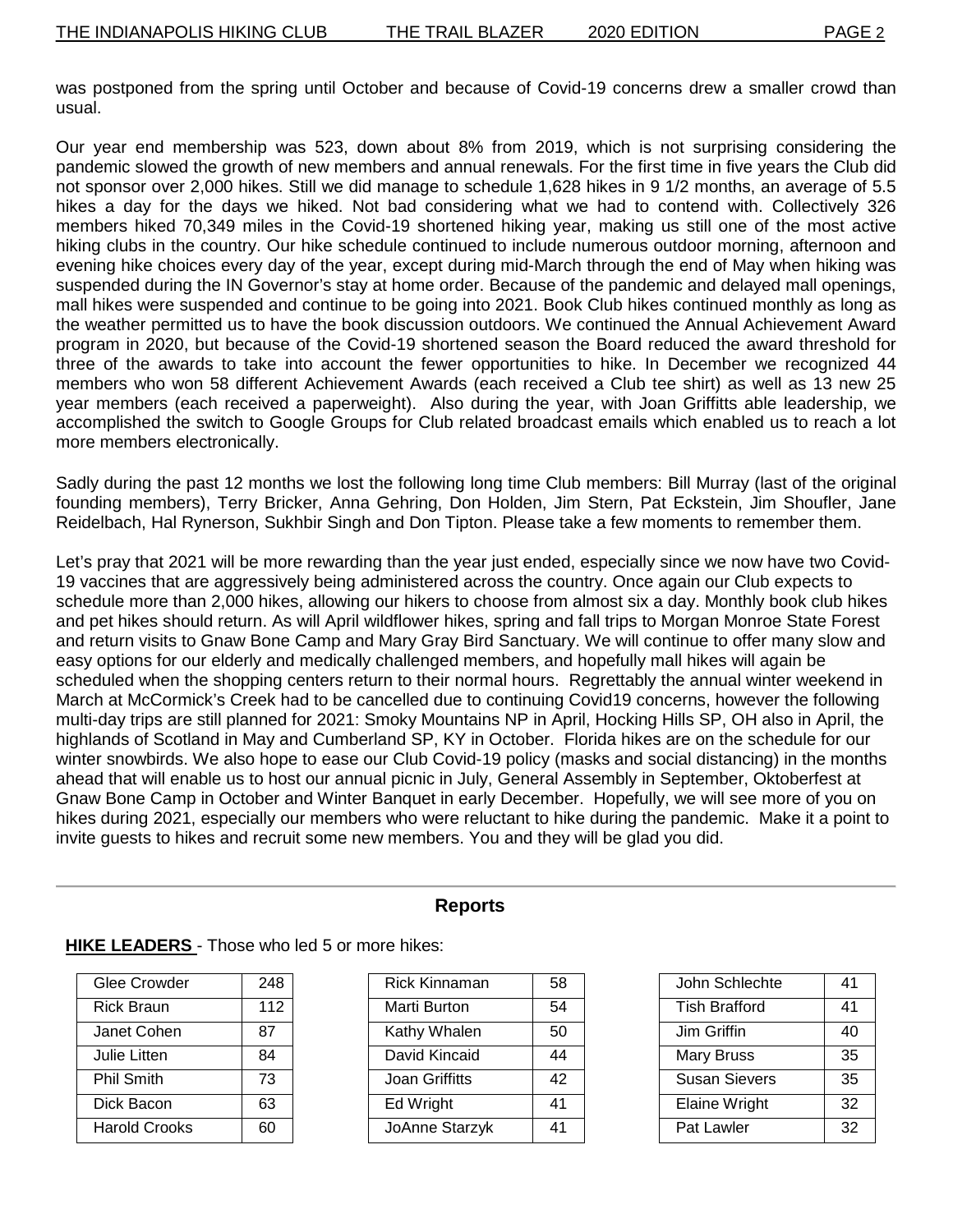| Marsha Hutchins         | 30 |
|-------------------------|----|
| Mike Khalil             | 23 |
| <b>Robert Dickinson</b> | 23 |
| <b>Terry Roesch</b>     | 22 |
| <b>Edeltraud Evans</b>  | 19 |
| John Gaebler            | 17 |
| Jeff Edmondson          | 16 |

| <b>Susanne McNeely</b> | 15 |
|------------------------|----|
| Cherie Voege           | 14 |
| Kae Ramey              | 14 |
| June Sergi             | 12 |
| Don Hayes              | 11 |
| Mary Ann Layman        | 11 |
| Melinda Jones          | g  |
|                        |    |

| <b>Tammy Mathew</b>      | 9   |
|--------------------------|-----|
| <b>Catherine Curtiss</b> | 8   |
| Rick Wortman             | 8   |
| Allan Roberts            | 7   |
| Mary Williams            | 6   |
| Mervyn Cohen             | 6   |
| Theresa Ray              | ี่ค |

**THE "MILE-A-DAY" HONOR ROLL** - The honor roll recognizes members who have hiked 365 miles or more during the year—an average of at least a mile a day.

| Crowder, Glee    | Smith, Katy          | Dean, Sharon       | Dadel, Martin    |
|------------------|----------------------|--------------------|------------------|
| Conces, Cheryl   | Bruss, Mary          | Wright, Ed         | Johnson, Mary K  |
| Conces, Dewey    | Norcross, Christel   | Gaebler, John      | Hayes, Don       |
| Hinds, Curtis    | Litten, Julie        | Radke, Carol       | Davis, Dori      |
| Roberts, Allan   | Braun, Rick          | Mathew, Tammy      | Daly, Carolyn    |
| Voege, Cherie    | Burton, Marti        | Price, Phill       | Torrence, Judy   |
| Kinnaman, Rick   | Nitz, Christine      | Nichols, Sandra    | Bacone, John     |
| Smith, Phil      | McFall, Jill         | Miller, Anne       | Avakian, Armen   |
| Ramey, Kae       | Seeman, Mike         | Braun, Marge       | Hechinger, Patty |
| Brafford, Tish   | Cohen, Janet         | Green, Jerry       | Roesch, Terry    |
| Wortman, Rick    | Kestle, Michele      | Jones, Chris       | Seeman, Tom      |
| Khalil, Mike     | Cohen, Mervyn        | Nitz, Lothar       | Whalen, Kathleen |
| Starzyk, Jo Anne | Miller, Mary Barbara | Curtiss, Catherine | Dick, Priscilla  |
| Kincaid, David   | Dickinson, Robert    | Showley, Lori      | Maas, Judith     |

## **MEMBERSHIP MILEAGE RECORD**

For the year ending September 30, 2020 plus accumulated mileage since October 1, 1967

*\* New or reinstated member 2020*

| <b>Member Name</b> |    | Hikes MilesYr Total |      | <b>Member Name</b> |    | Hikes MilesYr Total |      |
|--------------------|----|---------------------|------|--------------------|----|---------------------|------|
| Abbott, Tony       | 0  | 0                   | 864  | Anderson, Tammy    |    | 5.                  | 13   |
| Abner, Cheryl      | 2  | 9                   | 1274 | Applegate, Joanne  | 54 | 184                 | 1442 |
| Abner, Steven      | 2  | 9                   | 501  | Applegate, Marti   | 0  | $\Omega$            | 468  |
| Acevedo, Janet     | 3  | 12                  | 158  | Armbruster, Carol* | 0  | $\Omega$            |      |
| Aitchison, Kathy   | 2  | 12                  | 803  | Armbruster, Marty* | 0  | $\Omega$            |      |
| Akerheim, Rob      | 0  | 0                   | 254  | Aspy, Jennifer     | 0  | $\Omega$            | 9    |
| Alden, Susan       | 25 | 140                 | 1136 | Auberry, Amy       | 29 | 159                 | 123  |
| Alejos-Pratt, Ana* | 0  | 0                   | 0    | Aurelius, Luanne   | 42 | 212                 | 67   |
| Alruhaim, Haanan   | 2  | 12                  | 30   | Avakian, Armen     | 89 | 446                 | 576  |
| Amarante, Gilda    | 8  | 25                  | 78   | Babineau, Pat      | 53 | 261                 | 301  |
| Anderson, Megan    | 0  | $\Omega$            | 53   | Bacon, Dick        | 62 | 93                  | 468  |
| Anderson, Neil     | 26 | 136                 | 420  | Bacon, Karen       | 50 | 302                 | 546  |

| Member Name        | Hikes MilesYr Total |     |       |
|--------------------|---------------------|-----|-------|
| Anderson, Tammy    | 1                   | 5   | 135   |
| Applegate, Joanne  | 54                  | 184 | 14424 |
| Applegate, Marti   | 0                   | 0   | 4689  |
| Armbruster, Carol* | 0                   | 0   | 0     |
| Armbruster, Marty* | 0                   | 0   | 0     |
| Aspy, Jennifer     | 0                   | O   | 91    |
| Auberry, Amy       | 29                  | 159 | 1236  |
| Aurelius, Luanne   | 42                  | 212 | 679   |
| Avakian, Armen     | 89                  | 446 | 5760  |
| Babineau, Pat      | 53                  | 261 | 3014  |
| Bacon, Dick        | 62                  | 93  | 4681  |
| Bacon, Karen       | 50                  | 302 | 5469  |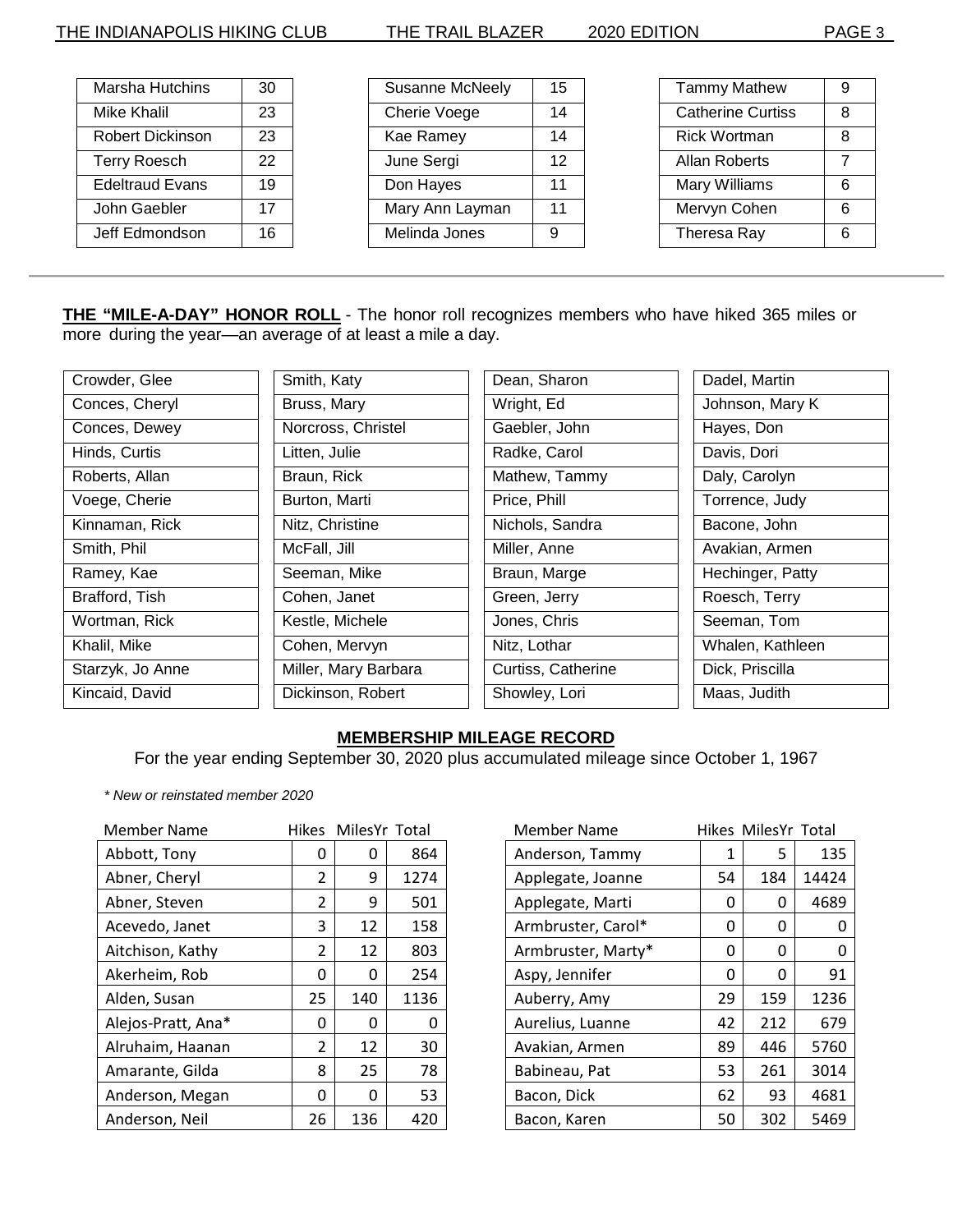| Bacone, John          | 66           | 465  | 1733  |
|-----------------------|--------------|------|-------|
| Bailey, Wilma         | 27           | 86   | 2411  |
| Baldini, Barbara      | 0            | 0    | 0     |
| Ballinger, Jean       | 12           | 60   | 11737 |
| Bell, Debbie          | 0            | 0    | 137   |
| Bennett, Dick         | 0            | 0    | 142   |
| Bensman, Soyoung      | 0            | 0    | 9     |
| Beuke, Mary Ann       | 53           | 262  | 6361  |
| <b>Blocks, Barbie</b> | 1            | 5    | 3633  |
| Bohman, Marilyn       | 0            | 0    | 178   |
| Bohner, Lee           | 1            | 4    | 1380  |
| Bovenzi, Gabrielle    | 33           | 161  | 369   |
| Bowen, Michelle       | 25           | 146  | 884   |
| Bowman, Elizabeth     | 1            | 3    | 53    |
| Boyd, Bill            | 0            | 0    | 1430  |
| Bradley, Marilyn      | 64           | 326  | 3764  |
| Brafford, Tish        | 194          | 1142 | 22782 |
| Brandenstein, Betty*  | $\mathbf{1}$ | 7    | 7     |
| Braun, Kathy          | 13           | 77   | 9329  |
| Braun, Marge          | 71           | 548  | 10243 |
| Braun, Rick           | 115          | 896  | 15034 |
| Braun, Tim            | 13           | 77   | 5679  |
| Bray, Cheri           | 0            | 0    | 116   |
| Breitwieser, David    | 0            | 0    | 246   |
| Breitwieser, Maren    | 0            | 0    | 412   |
| Bridge, Catherine     | 0            | 0    | 2040  |
| Bridge, John          | 0            | 0    | 260   |
| Bruss, Mary           | 143          | 923  | 9702  |
| Brutkiewicz, Sue      | 35           | 240  | 3165  |
| Bryant, Linda         | 12           | 70   | 359   |
| Buedel, Bud           | 7            | 39   | 3576  |
| Buedel, Pat           | 7            | 39   | 3551  |
| <b>Bullock, Sue</b>   | 18           | 109  | 7035  |
| Burch, Charlie        | 1            | 1    | 556   |
| Burke, Brian          | 0            | 0    | 2232  |
| Burke, Donna          | 0            | 0    | 2302  |
| Burkhardt, Rita*      | 18           | 51   | 51    |
| Burkhart, Dewayne     | 0            | 0    | 2561  |
| Burroughs, Bob        | 0            | 0    | 380   |
| Burroughs, Rita       | 0            | 0    | 148   |
| Burton, Marti         | 156          | 857  | 6153  |
| Byers, Rick           | 0            | 0    | 765   |
| Bymaster, Frank       | 23           | 164  | 9188  |
| Bymaster, Rita        | 14           | 140  | 10786 |

| Calvano, Linda             | 0              | 0    | 3     |
|----------------------------|----------------|------|-------|
| Campassi, Claire           | 0              | 0    | 142   |
| Carlisle, Dianne           | 20             | 105  | 738   |
| Carlisle, Stephanie        | 0              | 0    | 219   |
| Cassetty, Kathy            | 0              | 0    | 10    |
| Cassetty, Phyllis          | 0              | 0    | 823   |
| Chastain, Donna            | 54             | 282  | 15127 |
| Cheney, Karen*             | 0              | 0    | 0     |
| Christopher, Todd          | $\overline{2}$ | 24   | 24    |
| Cicholski, Barb            | 71             | 329  | 368   |
| Cicholski, Mike*           | 28             | 109  | 109   |
| Clark, Claudia             | 8              | 24   | 3869  |
| Clark, Ron                 | 0              | 0    | 3688  |
| Clayton, Diane             | 0              | 0    | 468   |
| Cline, Mary Ann            | 0              | 0    | 1049  |
| Clisham, Barb              | 12             | 68   | 1093  |
| Cloe, Alan                 | 26             | 101  | 685   |
| Cohen, Janet               | 133            | 753  | 11184 |
| Cohen, Mervyn              | 121            | 697  | 4844  |
| Cokain, Therese            | 8              | 111  | 283   |
| Collins, Michael           | 0              | 0    | 189   |
| Collins, Sue               | 0              | 0    | 19    |
| Conces, Cheryl             | 282            | 1739 | 3349  |
| Conces, Dewey              | 282            | 1739 | 3349  |
| Conwell, Cheryl            | 2              | 7    | 11124 |
| Coons, Phil                | 17             | 56   | 2253  |
| Copher, Janet              | 0              | 0    | 171   |
| Copher, Mark               | 0              | 0    | 326   |
| Corya, Bob                 | 21             | 62   | 10392 |
| Corya, Marian              | 1              | 3    | 2066  |
| Cothran, Becky             | 0              | 0    | 87    |
| Craig, Denise              | 1              | 5    | 236   |
| Craig, Ron                 | 0              | 0    | 6160  |
| Crawford, Linda            | 44             | 143  | 1001  |
| Crawford, Mary Ann*        | 4              | 19   | 19    |
| Crawford, Natalie*         | 2              | 9    | 9     |
| Crooks, Harold             | 74             | 328  | 3391  |
| Crowder, Glee              | 357            | 2190 | 48769 |
| Curtiss, Catherine         | 81             | 512  | 7646  |
| Cutler, Arthur             | 0              | 0    | 0     |
| Cutler, Virginia (Spencer) | 5              | 31   | 149   |
| Dadel, Martin              | 113            | 508  | 13764 |
| Daly, Carolyn              | 86             | 467  | 2022  |
| Dansker, Anita             | 0              | 0    | 546   |
|                            |                |      |       |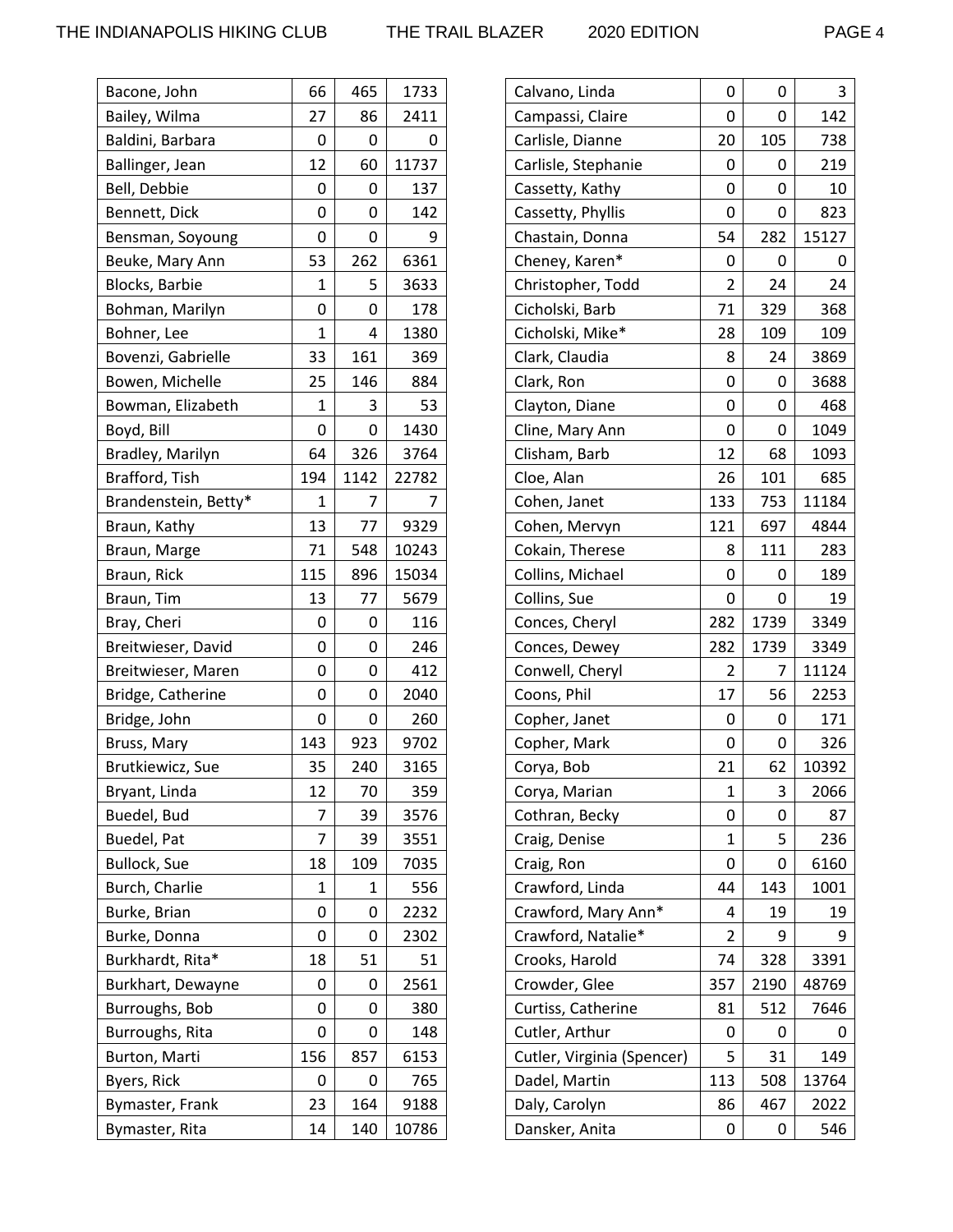| Daugherty, Jamey*   | 6           | 40  | 194   |
|---------------------|-------------|-----|-------|
| Davis, Dori         | 69          | 482 | 535   |
| Davis, Jay          | 9           | 49  | 49    |
| Davis, Jim          | 0           | 0   | 191   |
| Davis, Sylvia       | 15          | 79  | 4541  |
| Deal, Clara         | 4           | 27  | 290   |
| Dean, Sharon        | 108         | 591 | 1048  |
| Dearing, Rose       | 0           | 0   | 1435  |
| Decker, Midge       | 0           | 0   | 16    |
| Derbin, Carol       | 0           | 0   | 23    |
| Dick, Priscilla     | 81          | 419 | 5471  |
| Dickinson, Robert   | 96          | 603 | 1483  |
| Dirk, Deborah       | 29          | 136 | 565   |
| Doty, Karen         | 9           | 48  | 1603  |
| Dowling, Bill       | 4           | 19  | 3244  |
| Doyle, Judy         | 0           | 0   | 233   |
| Doyle, Kathy*       | 10          | 59  | 59    |
| Doyle, Lisa         | 0           | 0   | 27    |
| Drzewiecki, Cathy   | 4           | 16  | 71    |
| Drzewiecki, David   | 5           | 25  | 92    |
| Duckworth, Lee      | 0           | 0   | 7203  |
| Dumond, Bill        | 0           | 0   | 22    |
| Duncan Jr., Donald* | $\mathbf 1$ | 5   | 5     |
| Duncan, Sandy       | 24          | 165 | 207   |
| Dworski, Myra       | 0           | 0   | 3     |
| Dzyak, Alice        | 0           | 0   | 82    |
| Easton, Mabel       | 0           | 0   | 11351 |
| Edmondson, Jeff     | 17          | 112 | 11900 |
| Edmondson, Penny    | 14          | 80  | 5493  |
| Effler, Pamela      | 1           | 3   | 3     |
| Egler, Jenny        | 0           | 0   | 0     |
| Eisenhut, Penny     | 0           | 0   | 293   |
| Elkins, Ron         | 61          | 347 | 1252  |
| Elliott, Linda      | 0           | 0   | 2252  |
| Elsner, Rena        | 1           | 4   | 9131  |
| Endres, Monica      | 40          | 300 | 501   |
| Espanol, Alix       | 0           | 0   | 446   |
| Evans, Daymon W     | 26          | 143 | 10208 |
| Evans, Edeltraud    | 45          | 262 | 6097  |
| Evans, Glenn        | 0           | 0   | 67    |
| Evans, Richard      | 45          | 262 | 6097  |
| Feeney, Rose        | 0           | 0   | 1171  |
| Fillenwarth, Sandy  | 0           | 0   | 7395  |
|                     |             |     |       |

| Fine, Gary             | 8              | 41  | 1089  |
|------------------------|----------------|-----|-------|
| Fischer, Cathy         | 0              | 0   | O     |
| Fischer, Maribeth Zay  | 22             | 121 | 2629  |
| Fischer, Randy         | 0              | 0   | O     |
| Flatt, Tom             | $\overline{2}$ | 12  | 318   |
| Force, Linda           | 0              | 0   | 220   |
| Foster, Paula          | 0              | 0   | 530   |
| Fox, Randy             | $\overline{2}$ | 10  | 57    |
| Fox, Susan             | 11             | 57  | 178   |
| Francis, Kathy         | 0              | 0   | 42    |
| Friedenberg, Betsy     | 51             | 303 | 4707  |
| Gaebler, John          | 132            | 584 | 9043  |
| Gaebler, Sue           | 2              | 8   | 387   |
| Galley, Paul           | 5              | 40  | 115   |
| Gambrel, Charlotte     | 1              | 6   | 73    |
| Garman, Carol          | 31             | 228 | 877   |
| Gartner, Carole        | 31             | 179 | 2952  |
| Gartner, Donald        | 0              | 0   | 97    |
| Gattuso, Jim           | 0              | 0   | 133   |
| Gerst, Rita            | 0              | 0   | 0     |
| Gibson, Linda          | 46             | 333 | 554   |
| Gluschenko, Charlotte* | 2              | 10  | 511   |
| Goldfarb, Nancy        | 2              | 12  | 217   |
| Good, Ric              | 0              | 0   | 59    |
| Goot, Dana             | 0              | 0   | 0     |
| Gormley, Anne          | 0              | 0   | 22    |
| Goulding, Jim          | 40             | 292 | 1232  |
| Graves, Karen          | 0              | 0   | O     |
| Graves, Mike           | 38             | 188 | 359   |
| Green, Jerry           | 92             | 545 | 5650  |
| Griffin, Anna          | 0              | 0   | 5381  |
| Griffin, Jim           | 44             | 230 | 16601 |
| Griffin, Linda B       | 3              | 16  | 747   |
| Griffitts, Joan        | 54             | 261 | 7896  |
| Gullett, Victor        | 0              | 0   | 601   |
| Gullett, Vija          | 0              | 0   | 2138  |
| Hackenberg, Bob        | 0              | 0   | 5106  |
| Hackenberg, Olga       | 0              | 0   | 5310  |
| Hague, Wanda*          | 9              | 32  | 32    |
| Halik, Bill            | 23             | 126 | 2210  |
| Hamlin, Mary           | 3              | 22  | 22    |
| Hammond, Roger         | 0              | 0   | 222   |
| Haney, Maureen         | 0              | 0   | 825   |
| Hansen, Judie          | 14             | 51  | 528   |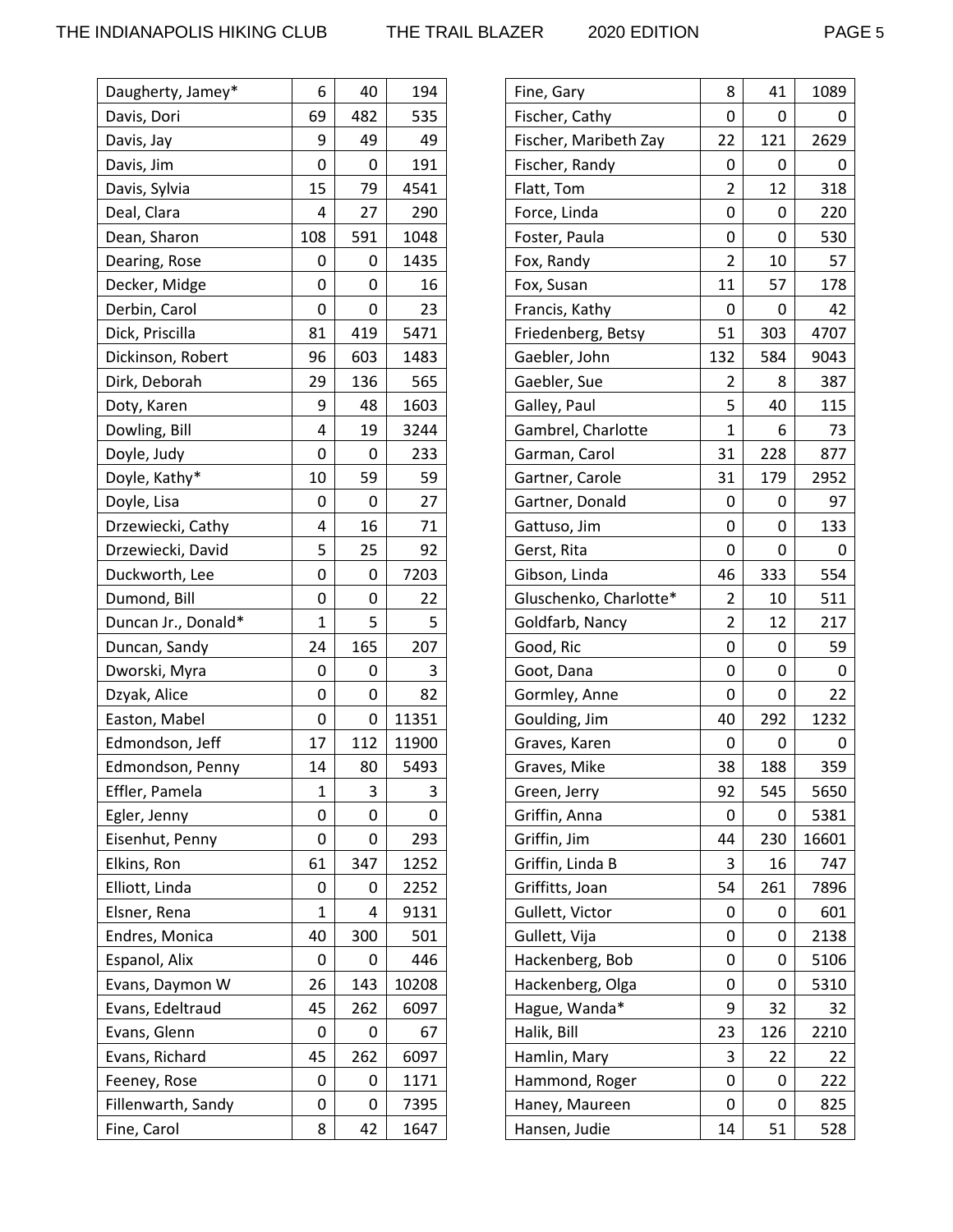| Hanson, Tammy       | 0   | 0    | 222   |
|---------------------|-----|------|-------|
| Hardin, Dennis      | 54  | 216  | 1552  |
| Harms, Cathy        | 3   | 15   | 1012  |
| Hartwell, Joe       | 0   | 0    | 126   |
| Hartwell, Kathie    | 0   | 0    | 324   |
| Hawhee, Curt*       | 62  | 281  | 281   |
| Hayes, Don          | 105 | 495  | 8350  |
| Hechinger, Patty    | 65  | 430  | 465   |
| Heid, Beverly       | 0   | 0    | 18    |
| Heid, Bob           | 0   | 0    | 2083  |
| Heighway, Anne      | 27  | 134  | 3193  |
| Helms, Maggie       | 0   | 0    | 126   |
| Herring, Paul*      | 6   | 32   | 32    |
| Hickman, Carolyn    | 14  | 55   | 451   |
| Higdon, Ron         | 0   | 0    | 4110  |
| Hill, Geertje Trudy | 0   | 0    | 261   |
| Himes, Russ         | 20  | 80   | 892   |
| Hinds, Curtis       | 267 | 1550 | 14119 |
| Hiner, Beverly      | 17  | 51   | 578   |
| Hoffmann, Ricki Jo  | 35  | 174  | 22678 |
| Hohman, Tom         | 1   | 5    | 22    |
| Hollar, Connie      | 0   | 0    | 249   |
| Hollett, Peggy      | 0   | 0    | 378   |
| Hollett, Tom        | 0   | 0    | 18049 |
| Hollowell, Julie    | 0   | 0    | 451   |
| Howell, Raymond     | 29  | 172  | 3627  |
| Huber, Monica       | 12  | 72   | 578   |
| Hudson, Mary P.     | 0   | 0    | 264   |
| Hudson-Burch, Emily | 49  | 229  | 9936  |
| Huesing, Bernie     | 6   | 18   | 264   |
| Huesing, Nancy      | 0   | 0    | 45    |
| Huizinga, Suzanne   | 0   | 0    | 49    |
| Hutchins, Marsha    | 38  | 145  | 17606 |
| Hyland, Karen       | 3   | 14   | 1485  |
| James, Janice       | 0   | 0    | 748   |
| Jarvis, Elizabeth   | 0   | 0    | 132   |
| Joachim, Rachel     | 1   | 1    | 4580  |
| Johnson, Betty*     | 9   | 46   | 46    |
| Johnson, Marty      | 52  | 274  | 3498  |
| Johnson, Mary K     | 100 | 511  | 4722  |
| Johnson, Steve      | 1   | 6    | 1083  |
| Jolly, Jessie       | 0   | 0    | 504   |
| Jones, Chris        | 70  | 536  | 2966  |
| Jones, James        | 0   | 0    | 3981  |

| Jones, JoAnn        | 0              | 0    | 493   |
|---------------------|----------------|------|-------|
| Jones, John         | 0              | 0    | 994   |
| Jones, Melinda      | 14             | 67   | 311   |
| Kahl, Larry         | 0              | 0    | 1748  |
| Kapostasy, Tom      | 9              | 41   | 3462  |
| Karas, Amy*         | 0              | 0    | 0     |
| Karas, Tim*         | 0              | 0    | 0     |
| Keller, Cecilia     | 32             | 157  | 6430  |
| Keller, Joe         | 4              | 20   | 2336  |
| Kelley, Connie      | 0              | 0    | 176   |
| Kelly, Sharon       | 27             | 29   | 79    |
| Kestle, Lee         | 79             | 335  | 7137  |
| Kestle, Michele     | 130            | 710  | 24566 |
| Keutzer, Debbie     | 15             | 92   | 362   |
| Khalil, Mike        | 142            | 1098 | 10450 |
| Killion, Tim        | 0              | 0    | 350   |
| Kincaid, David      | 189            | 1010 | 28655 |
| King, Jackie        | 1              | 2    | 2205  |
| King, Mary Anne     | 0              | 0    | 0     |
| Kinnaman, Rick      | 216            | 1339 | 33470 |
| Kinney, Ashley      | 0              | 0    | 904   |
| Kirchhoff, Steve    | 37             | 222  | 1262  |
| Kleber, Sandra      | 61             | 339  | 2807  |
| Kohlmeyer, Marthene | 58             | 167  | 7705  |
| Kollmeyer, David M. | 23             | 135  | 911   |
| Kothe, Judy         | 26             | 136  | 1830  |
| Kothe, Kristin      | 4              | 12   | 311   |
| Kriz, Bob           | 0              | 0    | 3684  |
| Ladd, Cathy         | 4              | 21   | 91    |
| Ladd, Mary          | $\overline{2}$ | 15   | 5957  |
| Ladd, Tom           | 0              | 0    | 349   |
| Lang, Mary          | 3              | 18   | 17027 |
| Larson, Carol       | 33             | 176  | 8047  |
| Lavagnino, Ed       | 13             | 41   | 3361  |
| Lawler, Pat         | 74             | 361  | 12536 |
| Layman, Bob         | 30             | 150  | 11000 |
| Layman, Mary Ann    | 46             | 234  | 14069 |
| Lester, Mary        | 35             | 239  | 26225 |
| Lewis, Judi         | 2              | 9    | 1032  |
| Lewis, Ned          | 19             | 77   | 967   |
| Liederbach, Judy    | 0              | 0    | 643   |
| Lindley, George     | 0              | 0    | 140   |
| Lipschultz, Dori    | 7              | 44   | 56    |
| Litten, Julie       | 82             | 900  | 17403 |
|                     |                |      |       |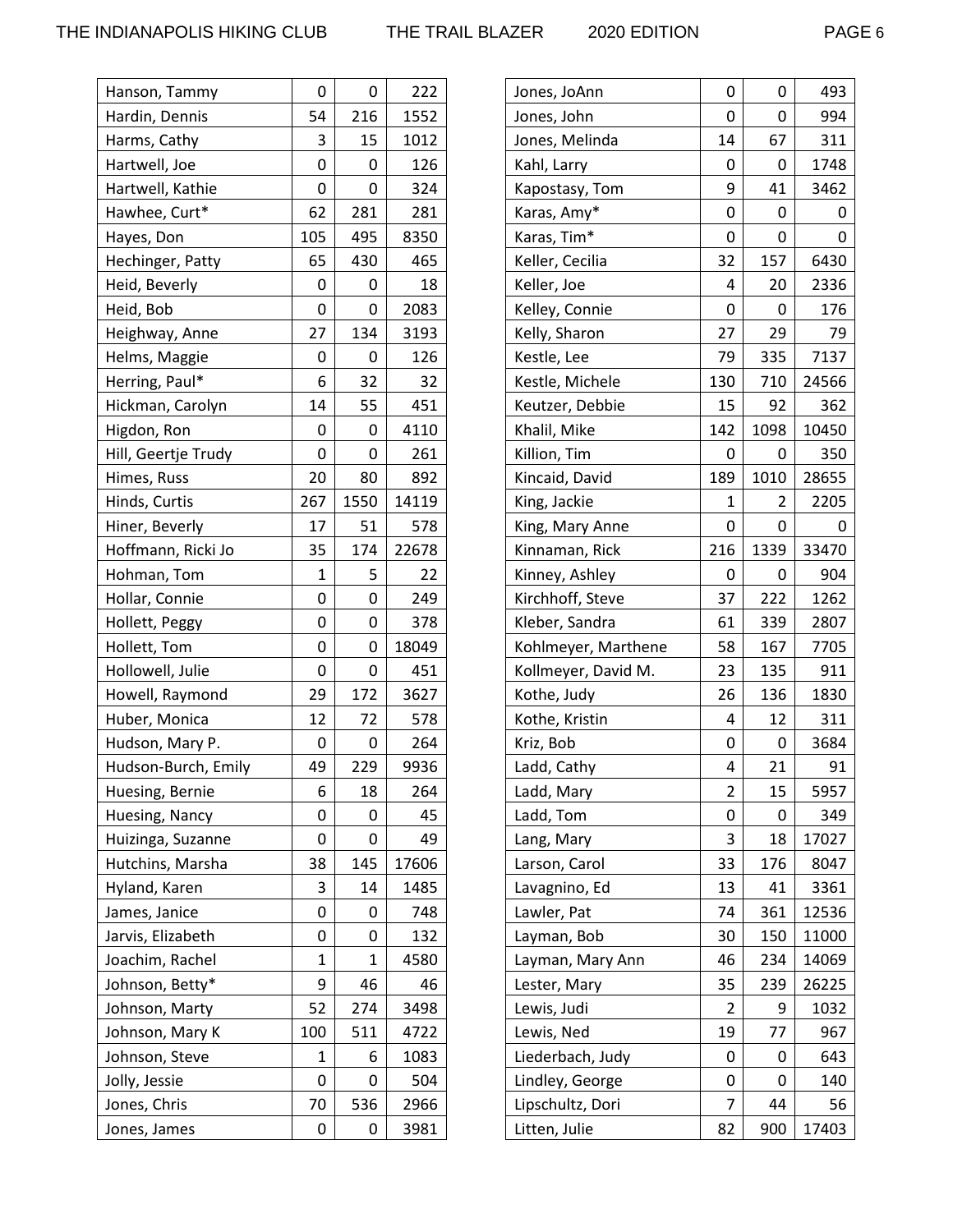| Litten, Randy        | 0   | 0   | 659   |
|----------------------|-----|-----|-------|
| Loehr, Mary Ann      | 16  | 105 | 314   |
| Long, Susie          | 2   | 10  | 476   |
| Loser, Ruth Ann      | 27  | 135 | 6636  |
| Lybrook, Polly       | 2   | 33  | 1164  |
| Lyghtel, John        | 15  | 83  | 8844  |
| Lyghtel, Kathy       | 11  | 60  | 4303  |
| Lynch, Rebecca       | 0   | 0   | 119   |
| Maas, Judith         | 68  | 373 | 3466  |
| MacDonald, Tena      | 13  | 62  | 611   |
| Magnabosco, Lara     | 0   | 0   | 1156  |
| Magnabosco, Max      | 0   | 0   | 653   |
| Magnabosco, Valan    | 1   | 8   | 9031  |
| Maki, Sue            | 0   | 0   | 265   |
| Mannan, Golam        | 0   | 0   | 2072  |
| Mannan, Susan        | 0   | 0   | 455   |
| Mantel, Ed           | 0   | 0   | 3     |
| Mantel, Pam          | 0   | 0   | 12    |
| Marshall, Kimberly*  | 21  | 127 | 127   |
| Maschino, Beth       | 1   | 4   | 2674  |
| Mathew, Tammy        | 110 | 578 | 2253  |
| Maurer, Donna        | 25  | 166 | 8201  |
| Mayfield, Cathy      | 0   | 0   | 1267  |
| McClure, Jenny*      | 34  | 223 | 223   |
| McClure, Sylvia      | 1   | 5   | 553   |
| McFall, Jill         | 139 | 836 | 35864 |
| McFarland, Reba      | 35  | 227 | 4176  |
| McGlothlin, Linda    | 0   | 0   | 617   |
| McMillan, Nancy      | 0   | 0   | 6     |
| McNamara, Phyllis*   | 25  | 152 | 152   |
| McNeely, Susanne     | 51  | 227 | 5179  |
| Meier, Kay           | 0   | 0   | 241   |
| Merrion, Duke        | 1   | 5   | 741   |
| Merrion, Sandy       | 1   | 5   | 722   |
| Michael, Richard     | 0   | 0   | 851   |
| Miller, Allan        | 4   | 22  | 96    |
| Miller, Anne         | 114 | 557 | 712   |
| Miller, Barb         | 0   | 0   | 397   |
| Miller, Mary Barbara | 90  | 621 | 1381  |
| Miller, Sharon*      | 2   | 11  | 11    |
| Miltz, Jenny         | 0   | 0   | 203   |
| Mitzel, Carolyn      | 29  | 134 | 2808  |
| Moll, Julie          | 0   | 0   | 40    |
| Moll, Tom            | 0   | 0   | 55    |
|                      |     |     |       |

| Moor, Marilyn       | 3   | 21  | 288   |
|---------------------|-----|-----|-------|
| Moore, John         | 1   | 6   | 3536  |
| Moore, Paula        | 0   | 0   | 1342  |
| Moore, Ronald       | 0   | 0   | 1357  |
| Moore, Rozalind     | 0   | 0   | 1858  |
| Morlock, Helen      | 0   | 0   | 227   |
| Mutzl, Ellen        | 22  | 124 | 10610 |
| Mutzl, Ron          | 5   | 25  | 12598 |
| Neal, Lucy          | 0   | 0   | 13054 |
| Nevins, Ruth*       | 0   | 0   | 492   |
| Nezovich, Steve     | 0   | 0   | 297   |
| Nichols, Kenny      | 4   | 27  | 112   |
| Nichols, Sandra     | 73  | 563 | 1262  |
| Nicola, Uschi       | 4   | 17  | 1845  |
| Niedenthal, Susan   | 0   | 0   | 195   |
| Nitz, Christine     | 125 | 847 | 2935  |
| Nitz, Lothar        | 114 | 517 | 3105  |
| Norcross, Christel  | 171 | 910 | 1874  |
| Novak, Georgia      | 45  | 171 | 456   |
| O'Brien, Dave       | 0   | 0   | 36    |
| O'Brien, Lynn       | 0   | 0   | 64    |
| Oldfather, Dale     | 0   | 0   | 70    |
| Oldfather, Helen    | 0   | 0   | 102   |
| Ong, Jennifer       | 0   | 0   | 68    |
| Ong, Winfield       | 0   | 0   | 26    |
| Oomkes, Yvonne      | 5   | 21  | 846   |
| Osborn, Diane       | 0   | 0   | 18    |
| Parker, Mick        | 3   | 40  | 2717  |
| Paxson, Karen       | 6   | 47  | 1585  |
| Pearcy, Neal        | 0   | 0   | 697   |
| Pearson, Anita      | 16  | 65  | 1190  |
| Pekar, Allen        | 0   | 0   | 550   |
| Pennes, David       | 0   | 0   | 86    |
| Peyton, Donna       | 0   | 0   | 3723  |
| Pleasant, Gloria*   | 10  | 57  | 57    |
| Plunkett, Becky     | 3   | 17  | 17    |
| Plunkett, Dave      | 3   | 17  | 17    |
| Pogue, June         | 0   | 0   | 10420 |
| Pogue, Russ         | 0   | 0   | 4759  |
| Polk, Anne          | 8   | 41  | 2270  |
| Polk, Ted           | 0   | 0   | 31    |
| Povinelli, Frank    | 5   | 15  | 532   |
| Povinelli, Narcisso | 10  | 36  | 6993  |
| Pratt, Gary         | 12  | 61  | 381   |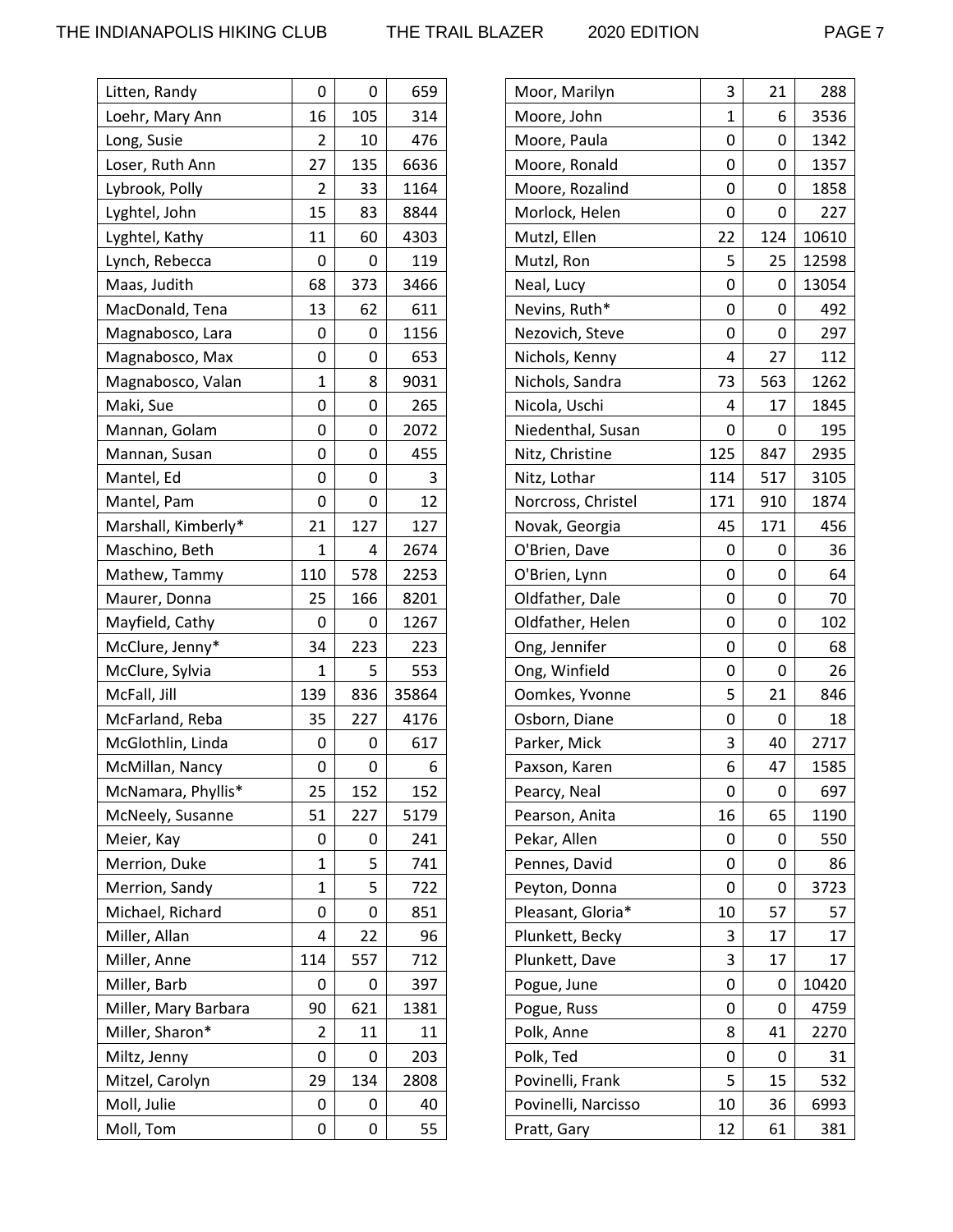| Price, Phill         | 93             | 570  | 2410  |
|----------------------|----------------|------|-------|
| Prosser, Loring      | 18             | 66   | 1127  |
| Przybylski, Michael* | 0              | 0    | 0     |
| Quarto, Jackie Lee   | 2              | 4    | 4895  |
| Quarto, Tom          | $\overline{2}$ | 4    | 1869  |
| Quimby, Jane         | 14             | 63   | 488   |
| Radke, Carol         | 141            | 579  | 11333 |
| Radovanovic, Voja    | 9              | 36   | 136   |
| Ramey, Kae           | 157            | 1161 | 13289 |
| Ray, Greg            | 1              | 8    | 57    |
| Ray, Theresa         | 17             | 191  | 2429  |
| Reardon, Mary Carol  | 0              | 0    | 42    |
| Reinhold, Chris      | 0              | 0    | 63    |
| Reinhold, Michelle   | 0              | 0    | 2946  |
| Rench, Jim           | 1              | 5    | 4304  |
| Richardson, Laurel   | 0              | 0    | 39    |
| Roberts, Allan       | 204            | 1406 | 41443 |
| Roberts, Jeff        | 0              | 0    | 841   |
| Roberts, Susan       | 13             | 69   | 4361  |
| Roberts, Tish        | 40             | 321  | 2337  |
| Robinson, Elizabeth  | 0              | 0    | 1087  |
| Robinson, Gary       | 0              | 0    | 51    |
| Robinson, Ginny      | 11             | 63   | 101   |
| Robinson, Jim        | 0              | 0    | 1786  |
| Robinson, Judy       | 69             | 360  | 2152  |
| Robinson, Steve      | 11             | 63   | 101   |
| Robinson, Sue        | 0              | 0    | 51    |
| Roesch, Terry        | 72             | 436  | 7569  |
| Roesch, Tom          | 12             | 70   | 4603  |
| Rosenstihl, Fanny    | 25             | 92   | 329   |
| Rothenberger, Susan  | 0              | 0    | 42    |
| Rucker, Lillian      | 0              | 0    | 1052  |
| Rusin, Leanne*       | 0              | 0    | 0     |
| Sandman, Sally       | 30             | 123  | 2541  |
| Sawyer, Nancy        | 2              | 11   | 57    |
| Schlechte, John      | 59             | 325  | 1646  |
| Schlechte, Konnie    | 55             | 301  | 1622  |
| Schmenner, Barbie    | 3              | 15   | 1043  |
| Schroeder, Cindy     | 6              | 30   | 79    |
| Schuler, Jennifer    | 9              | 47   | 47    |
| Schultz, Michael     | 53             | 336  | 2423  |
| Scott, Jackie        | 3              | 12   | 78    |
| Scull, Nick          | 0              | 0    | 1162  |
| Seeman, Cherie       | 6              | 26   | 1827  |

| Seeman, Mike        | 144            | 808  | 9139  |
|---------------------|----------------|------|-------|
| Seeman, Tom         | 74             | 432  | 1152  |
| Selby, Janet        | 1              | 3    | 310   |
| Selby, Ron          | 0              | 0    | 35    |
| Seng, Dave          | 2              | 10   | 76    |
| Sergi, June         | 69             | 281  | 6959  |
| Severns, Scott      | 0              | 0    | 5     |
| Sexson, Richard     | 0              | 0    | 560   |
| Shapiro, Michael    | 0              | 0    | 0     |
| Shaver, Bonnie      | 2              | 10   | 15    |
| Sherow, Douglas     | $\mathbf 1$    | 5    | 467   |
| Sherwood, Beverly   | 0              | 0    | 0     |
| Sherwood, Jeff      | 0              | 0    | 0     |
| Short, Phil         | 6              | 31   | 9856  |
| Shoufler, Barb      | 2              | 3    | 9063  |
| Shoufler, Jim       | $\overline{2}$ | 4    | 10571 |
| Showley, Lori       | 82             | 509  | 1836  |
| Sievers, Larry      | 23             | 130  | 780   |
| Sievers, Susan      | 47             | 280  | 3612  |
| Smith, Amanda       | 3              | 18   | 25    |
| Smith, Diane        | 23             | 166  | 682   |
| Smith, Katy         | 154            | 938  | 8608  |
| Smith, Kaye         | 0              | 0    | 1047  |
| Smith, Lorraine     | 39             | 199  | 619   |
| Smith, Margaret     | 0              | 0    | 0     |
| Smith, Phil         | 205            | 1203 | 9035  |
| Smolecki, Cheryl    | 4              | 23   | 4677  |
| Snyder, Leslie      | 0              | 0    | 140   |
| Spaans, Barbara     | 0              | 0    | 82    |
| Spreckelmeyer, Ella | 7              | 24   | 2525  |
| Stanley, Karen      | 4              | 22   | 35    |
| Stapp, Lisa         | 0              | 0    | 128   |
| Starzyk, Jo Anne    | 177            | 1044 | 8500  |
| Starzynski, Pat     | 9              | 45   | 559   |
| Stegerman, Louise   | 9              | 37   | 962   |
| Steilberger, Karen  | 0              | 0    | 8     |
| Stephens, Kathleen  | 0              | 0    | 6     |
| Sterne, Art         | 0              | 0    | 895   |
| Stevens, Becky      | 39             | 162  | 730   |
| Stockelman, Tom     | 0              | 0    | 77    |
| Strite, Barb        | 7              | 31   | 1474  |
| Stuckey, Jeri*      | 0              | 0    | 0     |
| Sullivan, Diana     | 0              | 0    | 61    |
| Summerlot, Myra     | 24             | 107  | 223   |